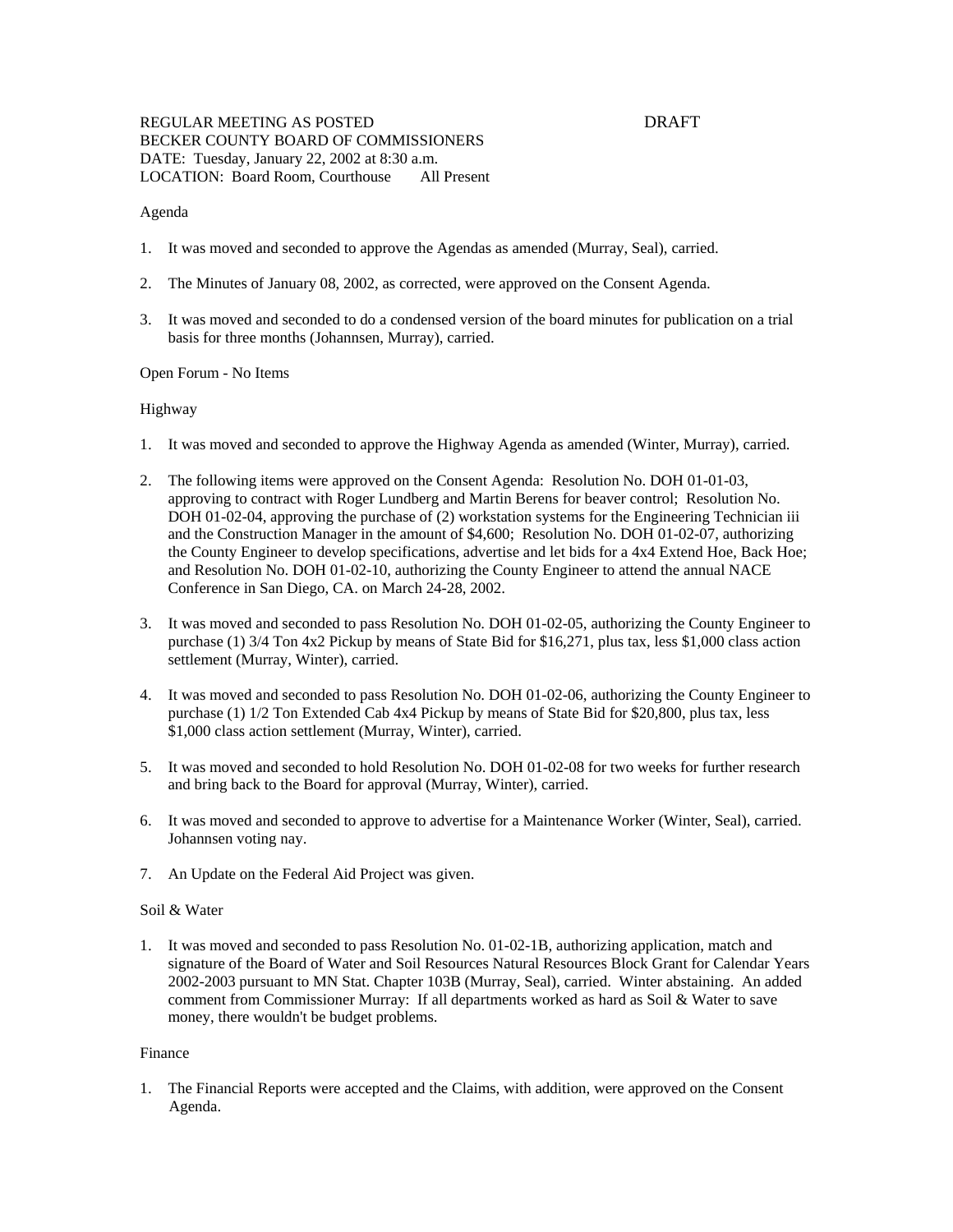#### IT

1. The request for replacement of two computers: (1) desktop model, and (1) portable model for the IT Department Staff, not to exceed \$4,200, was approved on the consent agenda.

# Auditor

1. It was moved and seconded to approve a Gambling Permit for Height of Land Sportsman's Club for operations at their club in Height of Land Twp. (Johannsen, Murray), carried.

## **Sheriff**

- 1. The Year End Reports will be presented at the February 12, Board Meeting.
- 2. It was moved and seconded to approve to reimburse the Sheriff's Department employees recently traveling out of state at the higher meal rate of \$42 per day as they were not aware of the new Travel Policy (Murray, Seal), carried.

## NRM

- 1. It was moved and seconded to approve the Agenda as amended (Winter, Murray), carried.
- 2. Cabin Trespass. It was moved and seconded to concur with the NRM Committee to approve that the county sell the 60' X 315' parcel (Parcel B) through the alternate land sale process and provide an easement across Tax-forfeited land for access purposes to Todd S & Deborah J Powers (Winter, Murray), carried. Johannsen voting nay.
- 3. It was moved and seconded to concur with the NRM Administrator to approve to set aside 52 acres in Becker County to be designated as "Old Growth Forests" (Johannsen, Winter), carried. Members of the Resource Stewardship Assn. were present to speak to the Board about their concerns for better communication between the NRM Office and their organization.
- 4. The request for a software purchase from TSM & M was sent back to the NRM Committee for their approval.

#### Human Resources

- 1. It was moved and seconded to authorize the Board Chair to sign the Pay Equity Report on behalf of Becker County (Seal, Murray), carried.
- 2. It was moved and seconded to follow the practice of employee's right to use earned sick leave, vacation days and comptime before the Family Medical Leave Act (FMLA) is enacted (Johannsen, Murray), carried.

#### Human Services

- 1. It is moved and seconded to approve the Agenda as amended (Seal, Johannsen), carried.
- 2. Its was moved and seconded to pass a Resolution to purchase a bus for Becker County Transit and to follow the recommendation of the Transit staff to purchase the vehicle from Minnesota Body and Equipment Company for the approximate cost of \$47,000, with cost allocated at 20% local share and 80% State/Federal share (Seal, Johannsen), carried.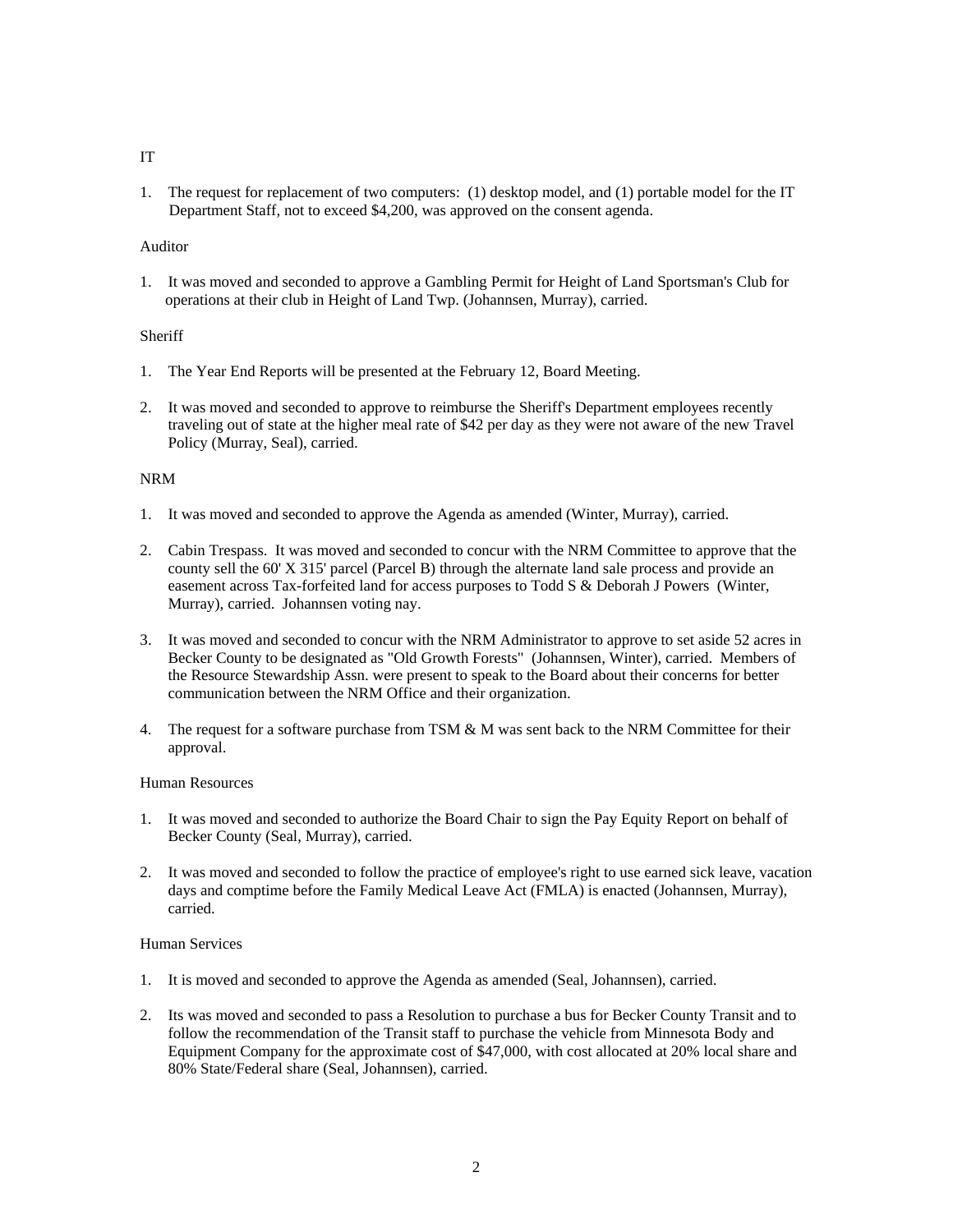- 3. It was moved and seconded to approve the Clay County Commuter Contract at \$10,000 (Seal, Murray), carried.
- 4. It was moved and seconded to authorize Becker County Human Services to manage the volunteer drivers and administrate the grant dollars for Becker County Transit (Seal, Johannsen), carried.
- 5. Transit Claims were approved and the Public Assistance Caseload Trend Report and Transit Statistics were accepted on the Consent Agenda.
- 6. The following Purchase of Service Contracts were approved:
	- a. Lakeland Mental Health, Outpatient and Emergency Services (Winter, Murray), carried.
	- b. Lakeland Mental Health, CSP Program, Rule 14 (Seal, Johannsen), carried.
	- c. Barbara VanOffern Group Home, Adult Foster Care; Bonnie Storm Waivered Services; Stellher Day Treatment; CAPPI Program (Seal, Murray), carried.
- 7. It was moved and seconded to pass Resolution No. 01-02-2D, in support of partnering with the State of Minnesota and other private and public entities to expand community-based psychiatric services for the people of Becker County and the surrounding area, and the application to the Dakota Medical Foundation for financial assistance to achieve the mutual goals of Becker County and its partners in the development of community-based psychiatric services (Johannsen, Seal), carried.
- 8. It was moved and seconded to approve the Human Services Claims with addition (Murray, Johannsen), carried.
- 9. It was moved and seconded to accept the Financial Assistance Applications (Murray, Seal), carried.

## **Commissioners**

- 1. Reports & Correspondence:
	- a. Meeting with the Governor of Minnesota, Commissioner Murray
	- b. Legislative Meeting, Chamber sponsored, Commissioner Seal
- 2. Appointments:
	- a. It was moved and seconded to support Commissioner Winter's appointment to the District IV Transportation Task Force (Murray, Seal), carried.
	- b. It was moved and seconded to appoint Paul Joyce to the EDA Board for a 6-year term (Seal, Murray), carried.
	- c. It was moved and seconded to appoint Lori Groteness to the HRA Board (Seal, Murray), carried.
	- d. It was moved and seconded to appoint Marj Johnson to the Lakeland Mental Health Board (Seal, Murray), carried.
- 3. It was moved and seconded to approve the Committee Assignment List as submitted with the addition that the person assigned to a committee may choose an alternate commissioner if needed (Winter, Johannsen), carried. Commissioner Engebretson, Board Chair, thanked Commissioner Winter for returning his Committee List to her on time.
- 5. It was moved and seconded to pass Resolution No. 01-02-2C, that pursuant to MN Stat. Ss. 176.011, Subd. 9 (6), all officers of Becker County who are elected or appointed to a regular term of office, or to complete the unexpired portion of a regular term, shall be included within the definition of "employee" for purpose of coverage under the Workers' Compensation Laws of the State of MN. (Winter, Murray), carried.
- 6. It was moved and seconded to approve any Commissioners attendance at the following meetings: